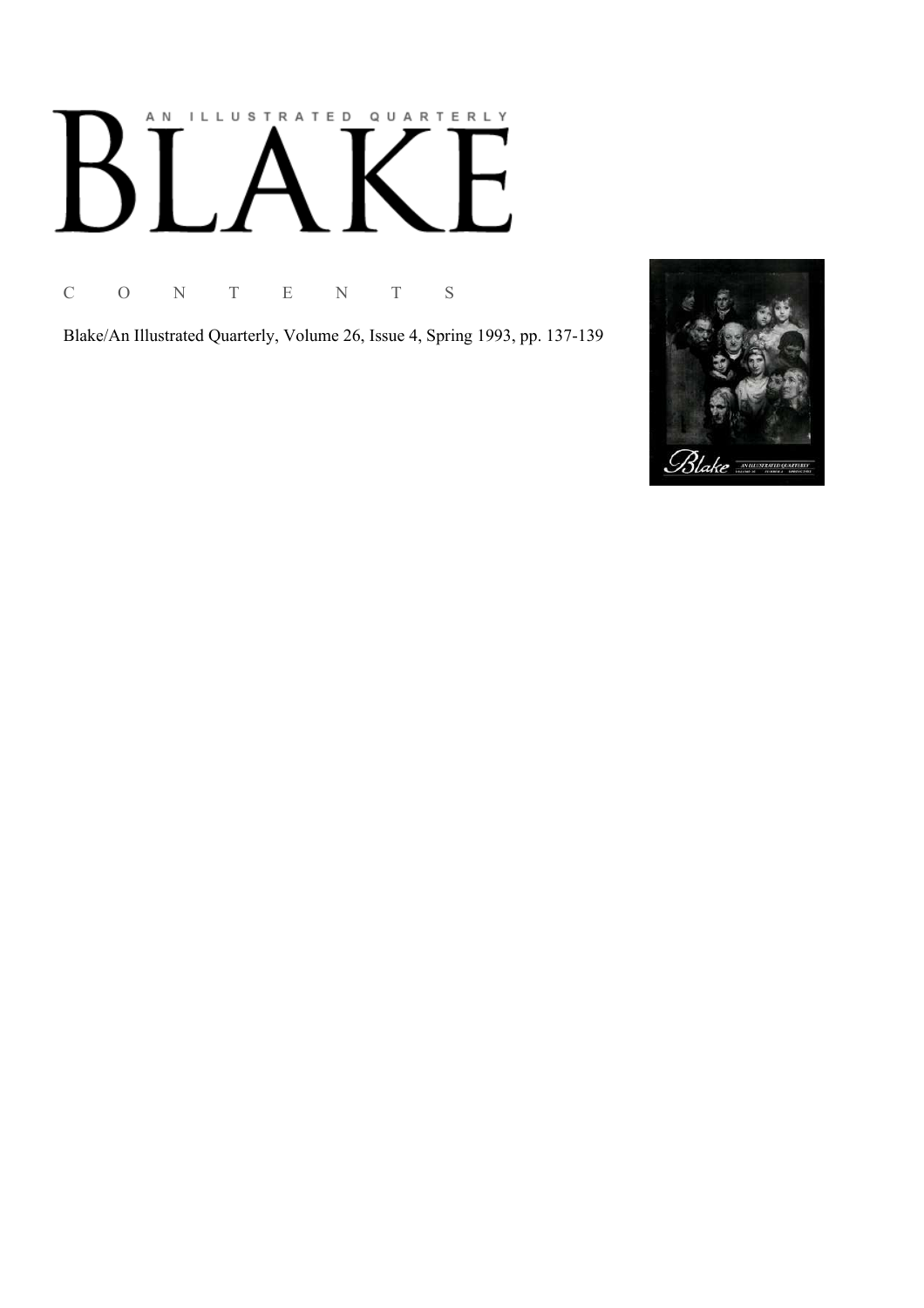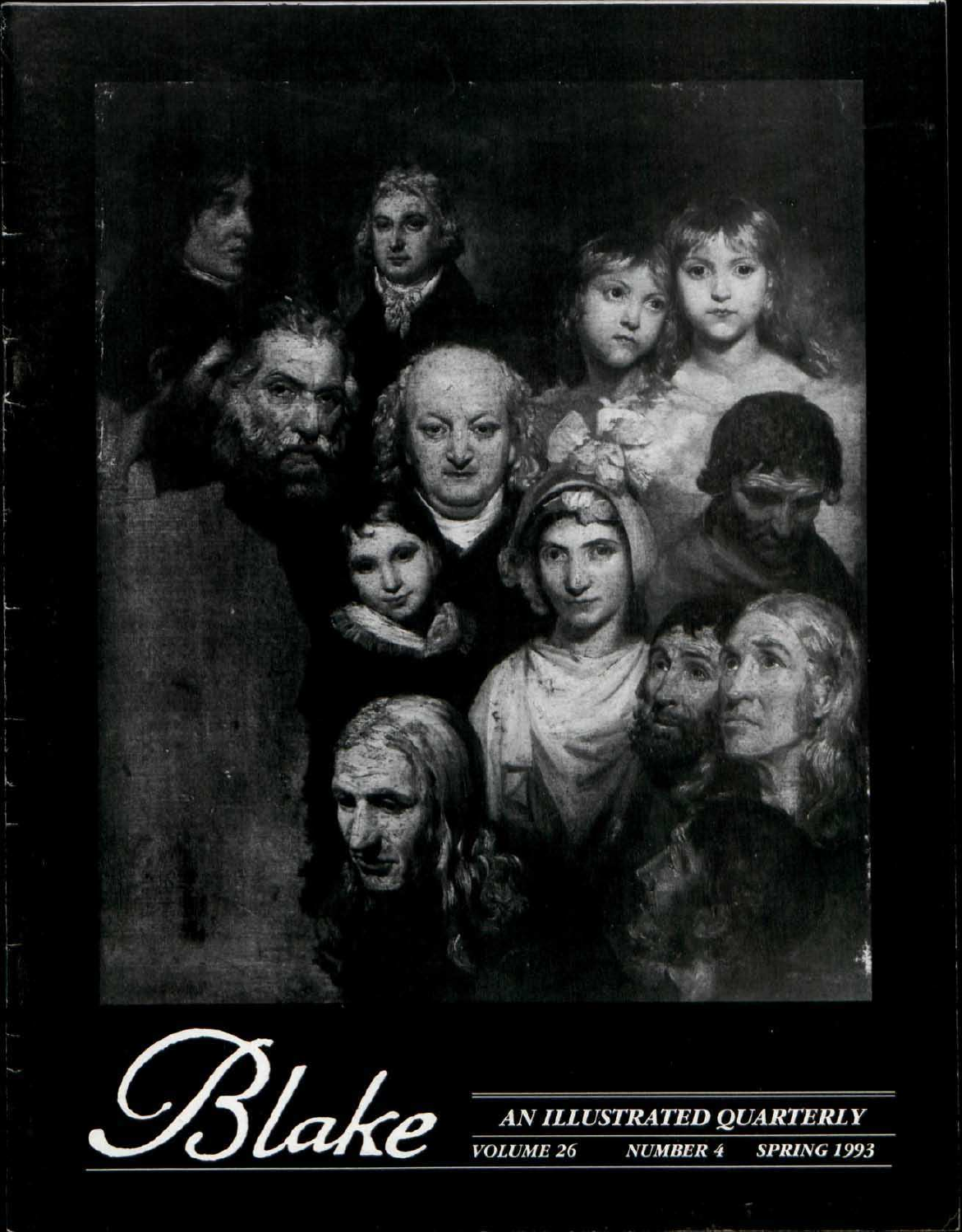

*AN ILLUSTRATED QUARTERLY Volume 26 Number 4 Spring 1993* 

## *Contents*

### *Article*

140 Blake in the Marketplace, 1992 by Robert N. Essick

### *Minute Particulars*

160 Cromek's Lost Letter about Blake's Grave Designs G. E. Bentley, Jr.

### *Discussion*

161 Blake and Women: A Reply to Nelson Hilton Margaret Storch

#### *Reviews*

- 162 William Blake—A Man Without Marx Review Essay by John Vice
- 166 David Bintley's Job at the San Francisco Ballet, 17 March 1992 Reviewed by Morton D. Paley
- 168 Blake as Craftsman and Artist: Two Exhibitions in Japan Reviewed by G. E. Bentley, Jr.

#### *Newsletter*

171 *Blake Ephemera,* The Illuminated Blake *Returns,* Songs *Lecture, NEH Summer Seminar, Power and Passion in William Blake, Blake Society News* 

> Cover: *William Blake and Other Portrait Studies,* attributed to Thomas Phillips (1770-1845). For details, see page 148. Photo courtesy of Sotheby's London.